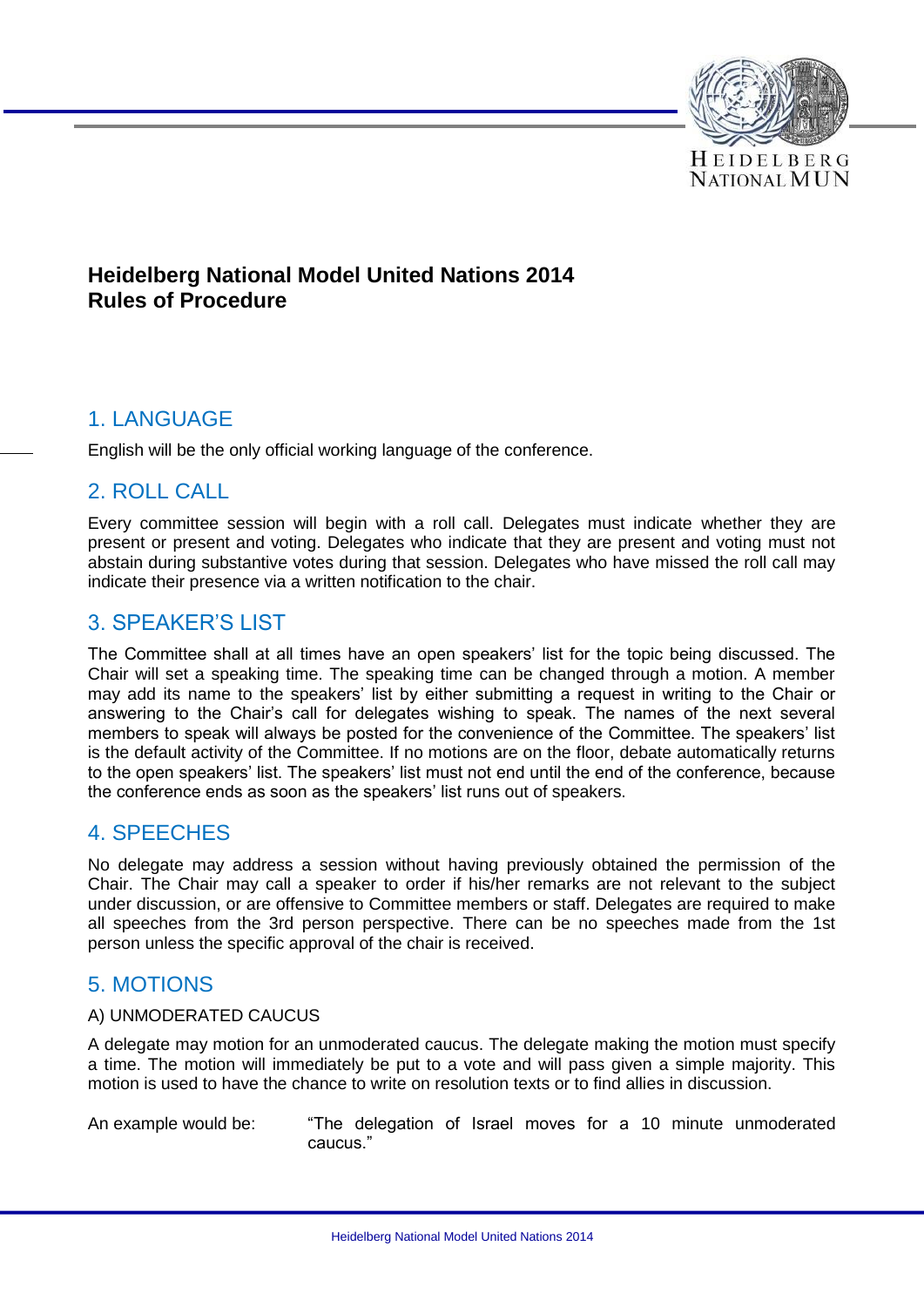### B) MODERATED CAUCUS

The purpose of a moderated caucus is to facilitate substantive debate at critical junctures in the discussion. In a moderated caucus, the Chair will temporarily depart from the speakers' list and call on delegates to speak at his/her discretion. The delegate making the motion must briefly explain its purpose and specify a time limit for the caucus, not to exceed twenty minutes, and a time limit for the individual speeches. Once raised, the motion will be voted on immediately, with a simple majority of members required for passage.

An example would be: "The delegation of Sudan moves for a 10 minutes moderated caucus, individual speaking time of 30 seconds in order to discuss the importance of education for the fight on piracy."

# 6. POINTS

Contrarily to motions, points are not used to modify the form of debate but to address a specific issue non-related to the debate. After a point has been raised, delegates should wait for the Chair to recognize them.

### A) POINT OF PARLIAMENTARY INQUIRY

When the floor is open, a delegate may rise to a Point of Parliamentary Inquiry to ask the Chair a question regarding the rules of procedure. A Point of Parliamentary Inquiry may never interrupt a speaker. Delegates with substantive questions should not rise to this Point, but should rather approach the Committee staff during caucus or send a note to the dais. Points of Information do not exist.

An example would be: Delegate: "Point of Parliamentary Inquiry!" The Chair will answer: "You're recognized, delegate." So the delegate can ask his question: "How will be the next three speakers?"

### B) POINT OF PERSONAL PRIVILEGE

Whenever a delegate experiences personal discomfort, which impairs his/her ability to participate in the proceedings, he/she may rise to a Point of Personal Privilege to request that the discomfort be corrected. A Point of Personal Privilege may only interrupt a speaker if the delegate speaking is inaudible. Otherwise, the delegate rising on the Point of Personal Privilege must always wait till the end of the speech to raise the Point.

An example would be: "Point of Personal Privilege!" – "You're recognized, delegate." – "Could we open a window to get some fresh air?"

### C) POINT OF ORDER

Delegates may raise a Point of Order when a violation of the Rules of the Procedure becomes apparent. A Point of Order may be used for example when the chair does not grant a delegate the right to speak during the formal debate even though he/she has the first spot on the speaker's list. An example would be: "Point Order!" – "You're recognized, delegate." – "The chair has recognized the delegate of Sudan, even though he is not on the speaker's list"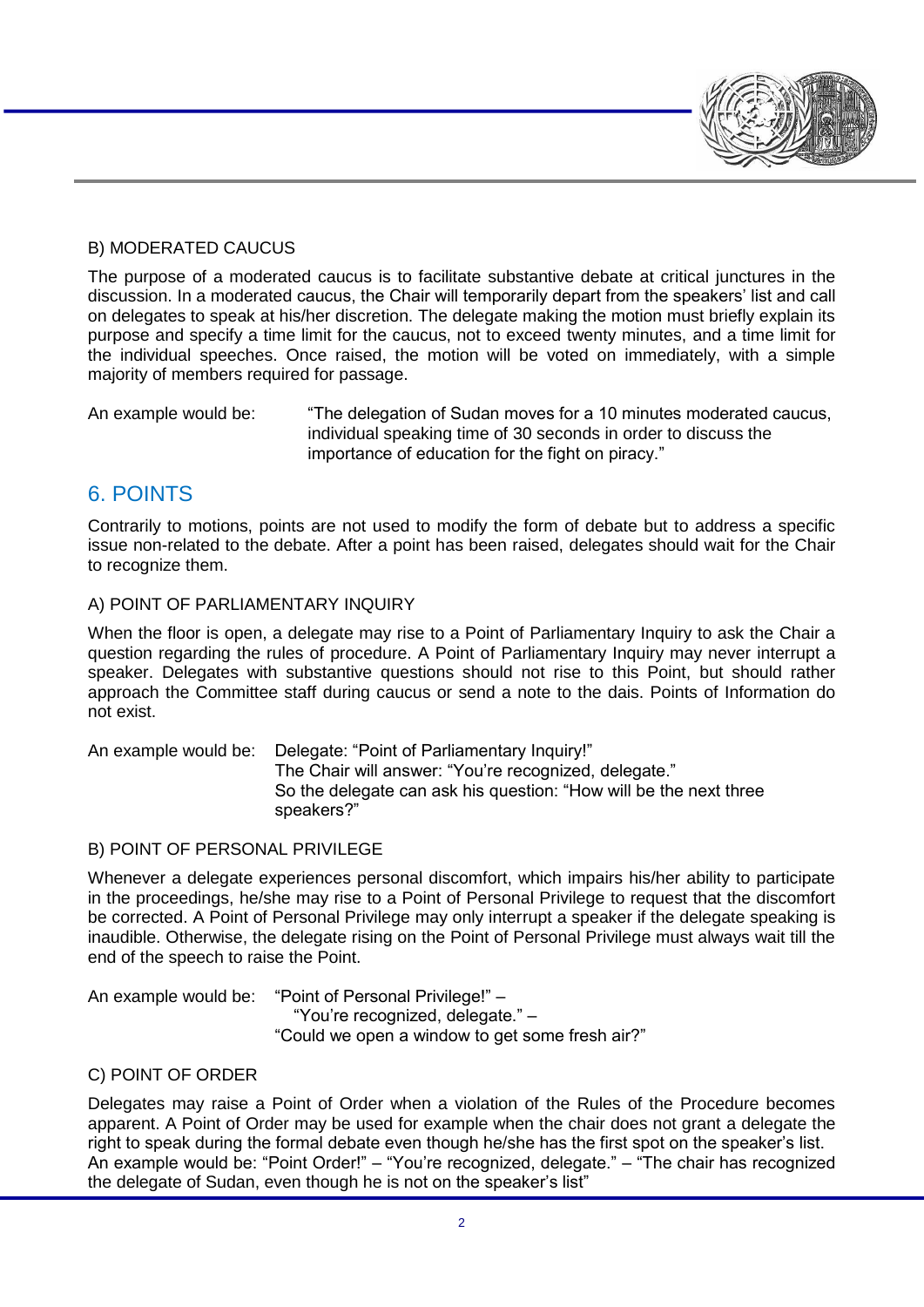

# 7. YIELDS

A delegate granted the right to speak on a substantive issue may yield in one of two ways at the end of his/her speech:

1. Yield to another delegate. His or her remaining time will be offered to that delegate. (Make sure that this is in this delegate's interest!)

2. Yield to the chair. Such a yield should be made if the delegate does not wish his/her speech to be subject to questions. The Chair will then move to the next speaker.

## 8. WORKING PAPERS

Delegates may propose working papers for Committee consideration. Working papers are intended to aid the Committee in its discussion and formulation of draft. Working papers are not official documents and may be presented in any format approved by the Chair, but do require the signature of the Chair to be copied and distributed. Once distributed, delegates may consider that working paper introduced and begin to refer to that working document may be referred to as a "working paper" until it has been introduced. The Chair will request delegates to work on working papers at a given time.

## 9. DRAFT RESOLUTIONS

A draft resolution may be submitted to the Chair when it receives the approval of the Chair and is signed by at least 3 members of the Security Council or 6 Members of the General Assembly and must adhere to draft resolution format as shown in the sample draft resolution annexed to the rules of procedure. Signing a draft resolution does not necessarily indicate support of the draft resolution as the signatory has no further rights or obligations. Signatories should be listed in alphabetical order on every draft resolution.

## 10. AMENDMENTS

Delegates may amend the operative clauses of any draft resolution that has been introduced by adding to, deleting from or revising parts of it. Only one amendment may be introduced at any given time. Perambulatory clauses of a draft resolution cannot be changed. An amendment requires the same amount of signatories as a draft resolution and must be passed with a simple majority.

# 11. END OF THE DEBATE

It is at the chair's discretion to close the speaker's list and move into the substantive voting procedure in order to adopt a draft resolution.

## 12. SUSPENSION OF THE MEETING

Delegates may motion to suspend the meeting for example for coffee breaks. It is at the Chair's discretion to rule such motion dilatory.